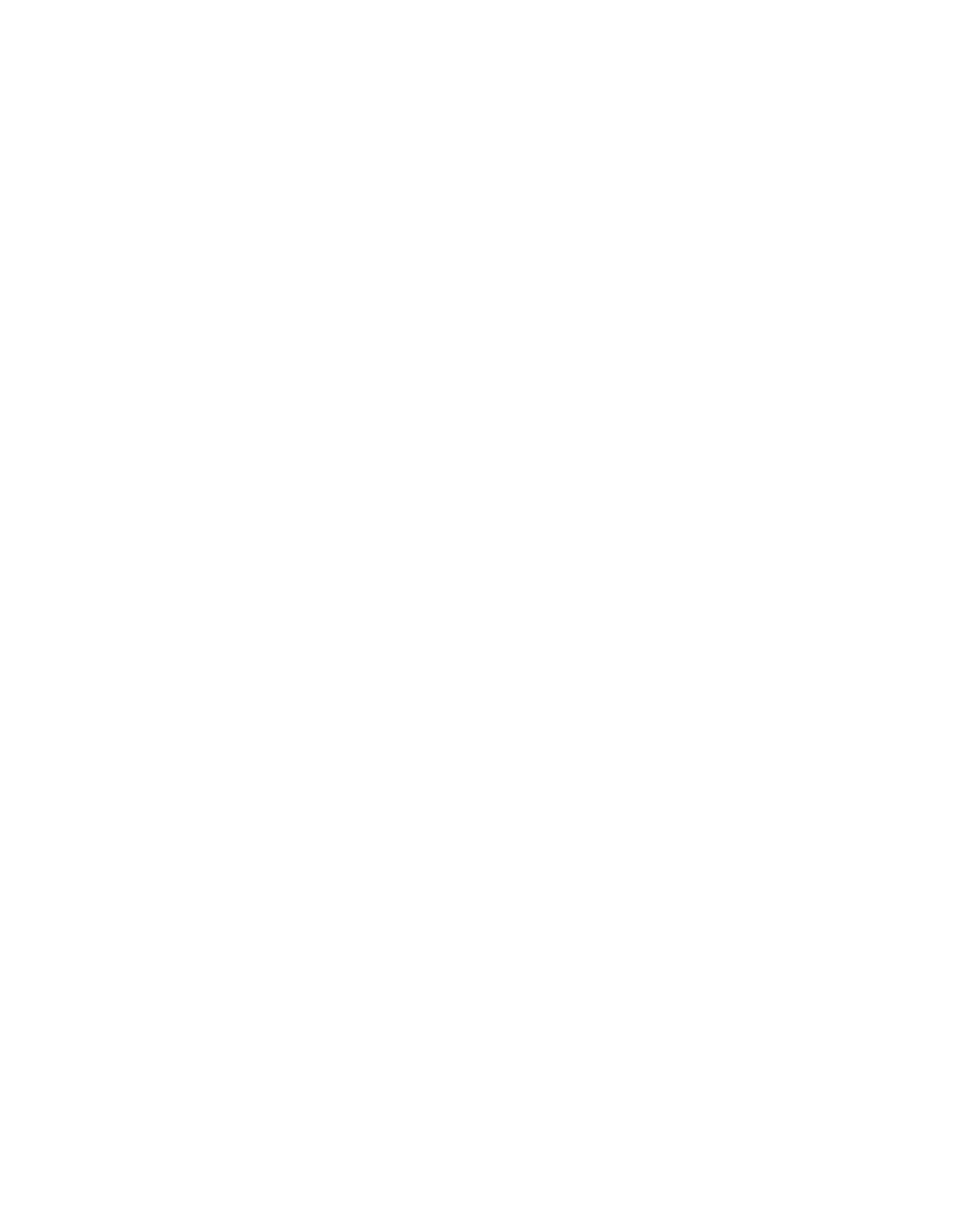# **CITY OF BROCKTON, MASSACHUSETTS**

# **GAO AND OMB A-133 REPORTS**

# **YEAR ENDED JUNE 30, 2015**

# **TABLE OF CONTENTS**

| Independent Auditors' Report on Internal Control over Financial Reporting and on<br>Compliance and Other Matters Based on an Audit of Financial Statements<br>Performed in Accordance with Government Auditing Standards                                                  |    |
|---------------------------------------------------------------------------------------------------------------------------------------------------------------------------------------------------------------------------------------------------------------------------|----|
| Independent Auditors' Report on Compliance with Requirements that Could Have<br>A Direct and Material Effect on Each Major Program, on Internal Control Over<br>Compliance and on the Schedule of Expenditures of Federal Awards in<br>Accordance with OMB Circular A-133 | 3  |
| Schedule of Expenditures of Federal Awards Programs                                                                                                                                                                                                                       | 6  |
| Notes to Schedule of Expenditures of Federal Awards Programs                                                                                                                                                                                                              | 8  |
| Schedule of Findings and Questioned Costs                                                                                                                                                                                                                                 | 10 |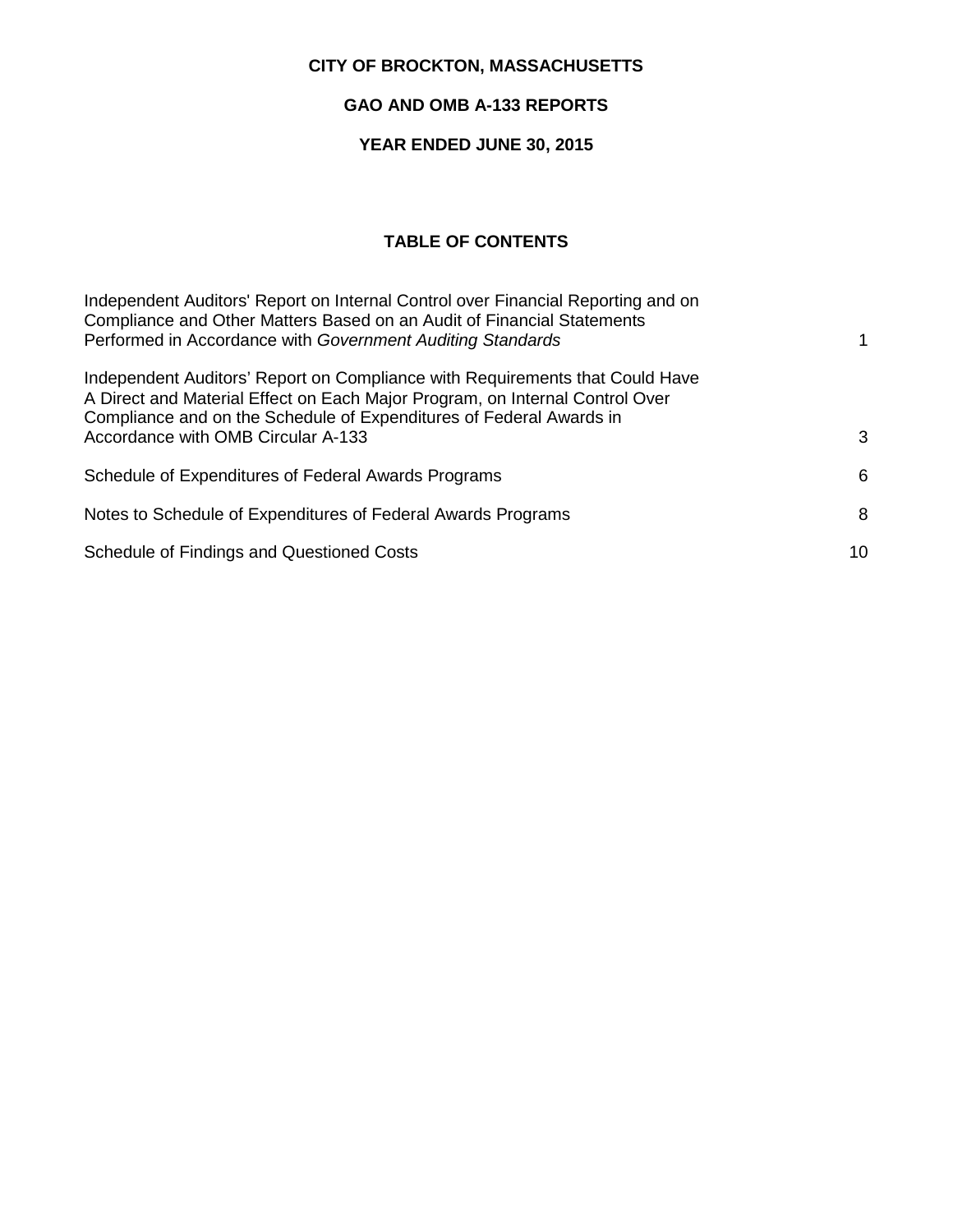

# <span id="page-3-0"></span>**INDEPENDENT AUDITORS' REPORT ON INTERNAL CONTROL OVER FINANCIAL REPORTING AND ON COMPLIANCE AND OTHER MATTERS BASED ON AN AUDIT OF FINANCIAL STATEMENTS PERFORMED IN ACCORDANCE WITH** *GOVERNMENT AUDITING STANDARDS*

To the Honorable Mayor and City Council City of Brockton, Massachusetts

We have audited, in accordance with the auditing standards generally accepted in the United States of America and the standards applicable to financial audits contained in *Government Auditing Standards* issued by the Comptroller General of the United States, the financial statements of the governmental activities, the business-type activities, each major fund, and the aggregate remaining fund information of the City of Brockton, Massachusetts, as of and for the year ended June 30, 2015, and the related notes to the financial statements, which collectively comprise the City of Brockton, Massachusetts' basic financial statements, and have issued our report thereon dated March 18, 2016.

#### **Internal Control Over Financial Reporting**

In planning and performing our audit of the financial statements, we considered the City of Brockton, Massachusetts' internal control over financial reporting (internal control) to determine the audit procedures that are appropriate in the circumstances for the purpose of expressing our opinions on the financial statements, but not for the purpose of expressing an opinion on the effectiveness of the City of Brockton, Massachusetts' internal control. Accordingly, we do not express an opinion on the effectiveness of the City of Brockton, Massachusetts' internal control.

A *deficiency in internal* control exists when the design or operation of a control does not allow management or employees, in the normal course of performing their assigned functions, to prevent, or detect and correct, misstatements on a timely basis. A *material weakness* is a deficiency, or a combination of deficiencies, in internal control, such that there is a reasonable possibility that a material misstatement of the entity's financial statements will not be prevented, or detected and corrected on a timely basis. A *significant deficiency* is a deficiency, or a combination of deficiencies, in internal control that is less severe than a material weakness, yet important enough to merit attention by those charged with governance.

Our consideration of internal control was for the limited purpose described in the first paragraph of this section and was not designed to identify all deficiencies in internal control that might be material weaknesses or significant deficiencies. Given these limitations, during our audit we did not identify any deficiencies in internal control that we consider to be material weaknesses. However, material weaknesses may exist that have not been identified.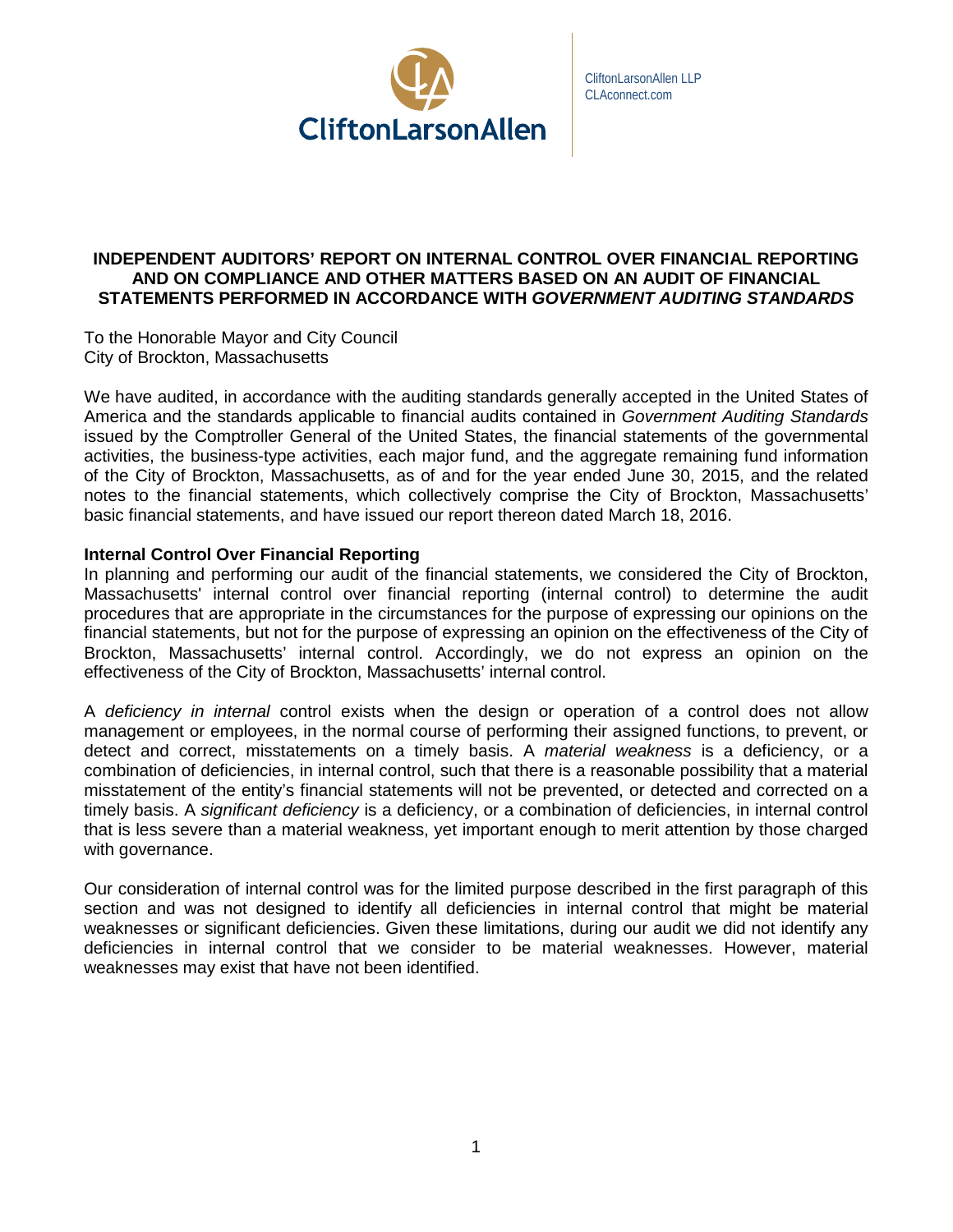#### **Compliance and Other Matters**

As part of obtaining reasonable assurance about whether City of Brockton, Massachusetts' financial statements are free from material misstatement, we performed tests of its compliance with certain provisions of laws, regulations, contracts, and grant agreements, noncompliance with which could have a direct and material effect on the determination of financial statement amounts. However, providing an opinion on compliance with those provisions was not an objective of our audit, and accordingly, we do not express such an opinion. The results of our tests disclosed no instances of noncompliance or other matters that are required to be reported under *Government Auditing Standards*.

#### **Purpose of this Report**

The purpose of this report is solely to describe the scope of our testing of internal control and compliance and the result of that testing, and not to provide an opinion on the effectiveness of the entity's internal control or on compliance. This report is an integral part of an audit performed in accordance with *Government Auditing Standards* in considering the entity's internal control and compliance. Accordingly, this communication is not suitable for any other purpose.

Clifton Larson Allen LLP

**CliftonLarsonAllen LLP**

Boston, Massachusetts March 18, 2016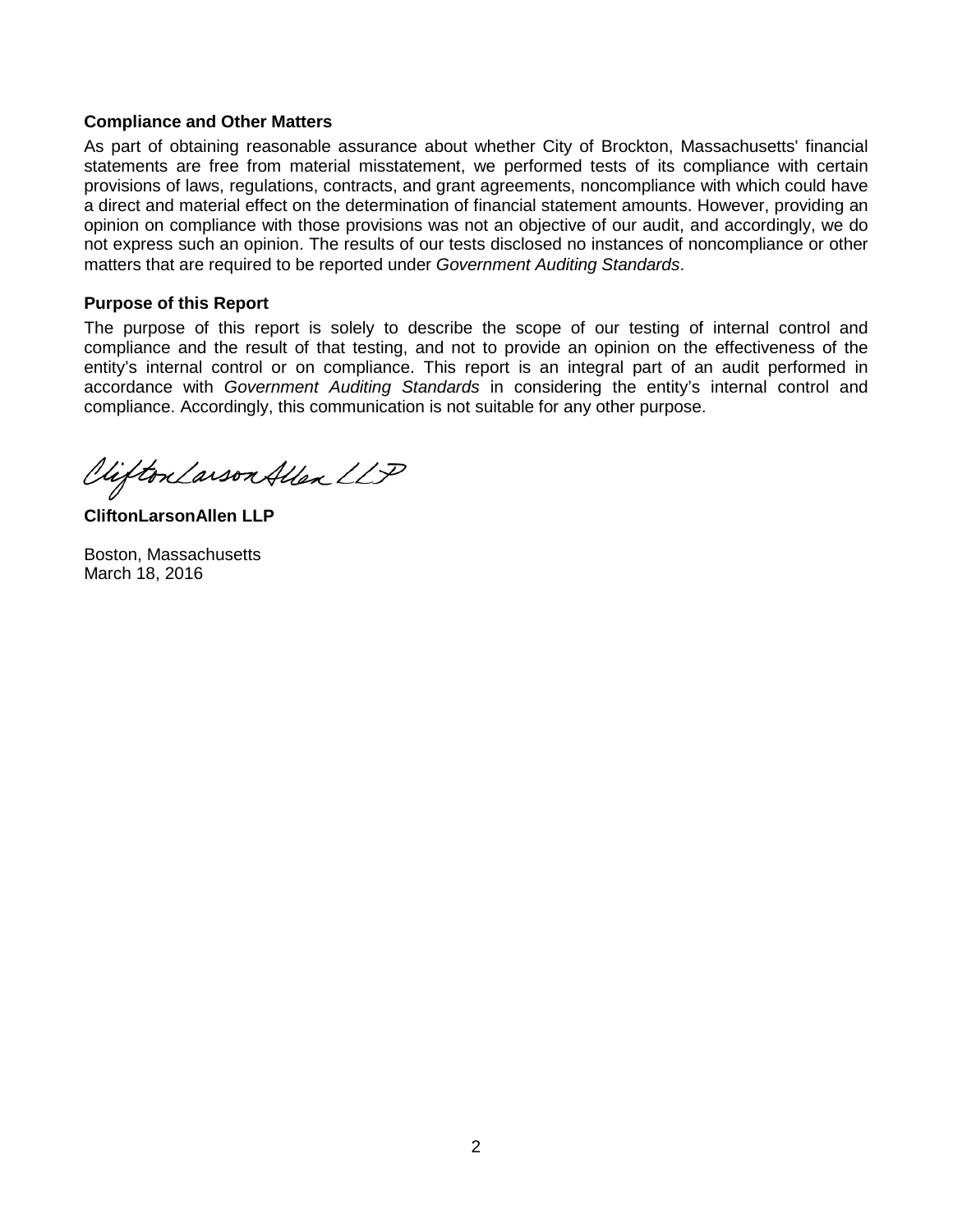

# <span id="page-5-0"></span>**INDEPENDENT AUDITORS' REPORT ON COMPLIANCE WITH REQUIREMENTS THAT COULD HAVE A DIRECT AND MATERIAL EFFECT ON EACH MAJOR PROGRAM, ON INTERNAL CONTROL OVER COMPLIANCE AND ON THE SCHEDULE OF EXPENDITURES OF FEDERAL AWARDS IN ACCORDANCE WITH OMB CIRCULAR A-133**

To the Honorable Mayor and City Council City of Brockton, Massachusetts

# **Report on Compliance for Each Major Federal Program**

We have audited the City of Brockton, Massachusetts' compliance with the types of compliance requirements described in the *OMB Circular A-133 Compliance Supplement* that could have a direct and material effect on each of the City of Brockton, Massachusetts' major federal programs for the year ended June 30, 2015. The City of Brockton, Massachusetts' major federal programs are identified in the summary of auditors' results section of the accompanying schedule of findings and questioned costs.

# **Management's Responsibility**

Management is responsible for compliance with the requirements of laws, regulations, contracts, and grants applicable to its federal programs.

#### **Auditors' Responsibility**

Our responsibility is to express an opinion on compliance for each of the City of Brockton, Massachusetts' major federal programs based on our audit of the types of compliance requirements referred to above. We conducted our audit of compliance in accordance with auditing standards generally accepted in the United States of America; the standards applicable to financial audits contained in *Government Auditing Standards*, issued by the Comptroller General of the United States; and OMB Circular A-133, *Audits of States, Local Governments, and Non-Profit Organizations*. Those standards and OMB Circular A-133 require that we plan and perform the audit to obtain reasonable assurance about whether noncompliance with the types of compliance requirements referred to above that could have a direct and material effect on a major federal program occurred. An audit includes examining, on a test basis, evidence about the City of Brockton, Massachusetts' compliance with those requirements and performing such other procedures as we considered necessary in the circumstances.

We believe that our audit provides a reasonable basis for our opinion on compliance for each major federal program. However, our audit does not provide a legal determination of the City of Brockton, Massachusetts' compliance.

# **Opinion on Each Major Federal Program**

In our opinion, the City of Brockton, Massachusetts complied, in all material respects, with the types of compliance requirements referred to above that could have a direct and material effect on each of its major federal programs for the year ended June 30, 2015.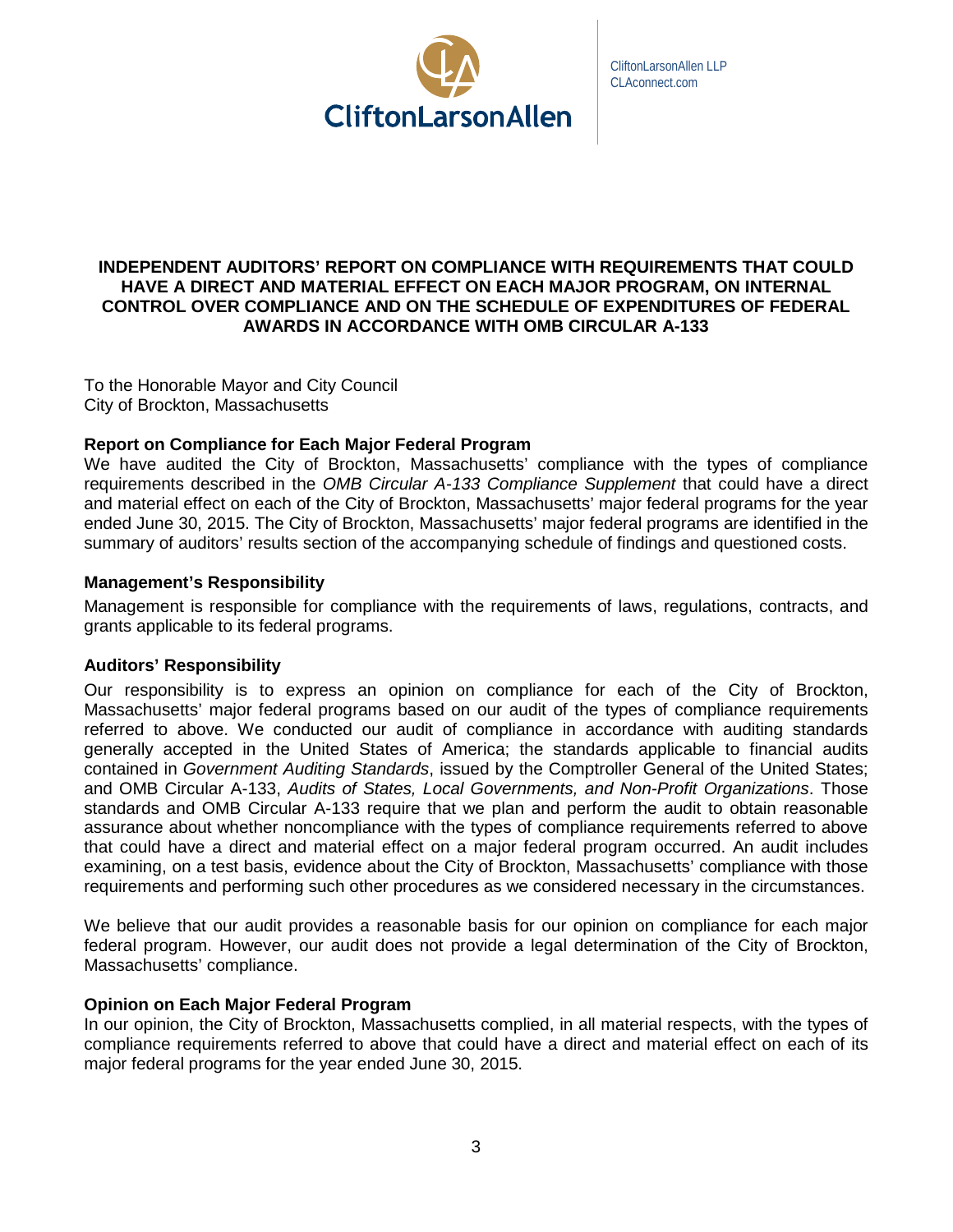#### **Other Matters**

The results of our auditing procedures disclosed other instances of noncompliance, which are required to be reported in accordance with OMB Circular A-133 and which are described in the accompanying schedule of findings and questioned costs as items 2015-001 and 2015-002. Our opinion on each major federal program is not modified with respect to these matters.

The City of Brockton, Massachusetts' responses to the noncompliance findings identified in our audit are described in the accompanying schedule of findings and questioned costs. The City of Brockton, Massachusetts' responses were not subjected to the auditing procedures applied in the audit of compliance and, accordingly, we express no opinion on the responses.

#### **Report on Internal Control Over Compliance**

Management of the City of Brockton, Massachusetts is responsible for establishing and maintaining effective internal control over compliance with the types of compliance requirements referred to above. In planning and performing our audit of compliance, we considered the City of Brockton, Massachusetts' internal control over compliance with the types of requirements that could have a direct and material effect on each major federal program to determine the auditing procedures that are appropriate in the circumstances for the purpose of expressing an opinion on compliance for each major federal program and to test and report on internal control over compliance in accordance with OMB Circular A-133, but not for the purpose of expressing an opinion on the effectiveness of internal control over compliance. Accordingly, we do not express an opinion on the effectiveness of the City of Brockton, Massachusetts' internal control over compliance.

A *deficiency in internal control over compliance* exists when the design or operation of a control over compliance does not allow management or employees, in the normal course of performing their assigned functions, to prevent, or detect and correct, noncompliance with a type of compliance requirement of a federal program on a timely basis. A *material weakness in internal control over compliance* is a deficiency, or combination of deficiencies, in internal control over compliance, such that there is a reasonable possibility that material noncompliance with a type of compliance requirement of a federal program will not be prevented, or detected and corrected, on a timely basis. A *significant deficiency in internal control over compliance* is a deficiency, or a combination of deficiencies, in internal control over compliance with a type of compliance requirement of a federal program that is less severe than a material weakness in internal control over compliance, yet important enough to merit attention by those charged with governance.

Our consideration of internal control over compliance was for the limited purpose described in the first paragraph of this section and was not designed to identify all deficiencies in internal control over compliance that might be material weaknesses or significant deficiencies and therefore, material weaknesses or significant deficiencies may exist that were not identified. We did not identify any deficiencies in internal control over compliance that we consider to be material weaknesses. However, we identified certain deficiencies in internal control over compliance, as described in the accompanying schedule of findings and questioned costs as items 2015-001 and 2015-002, that we consider to be significant deficiencies.

The City of Brockton, Massachusetts' responses to the internal control over compliance findings identified in our audit are described in the accompanying schedule of findings and questioned costs. The City of Brockton, Massachusetts' responses were not subjected to the auditing procedures applied in the audit of compliance and, accordingly, we express no opinion on the responses.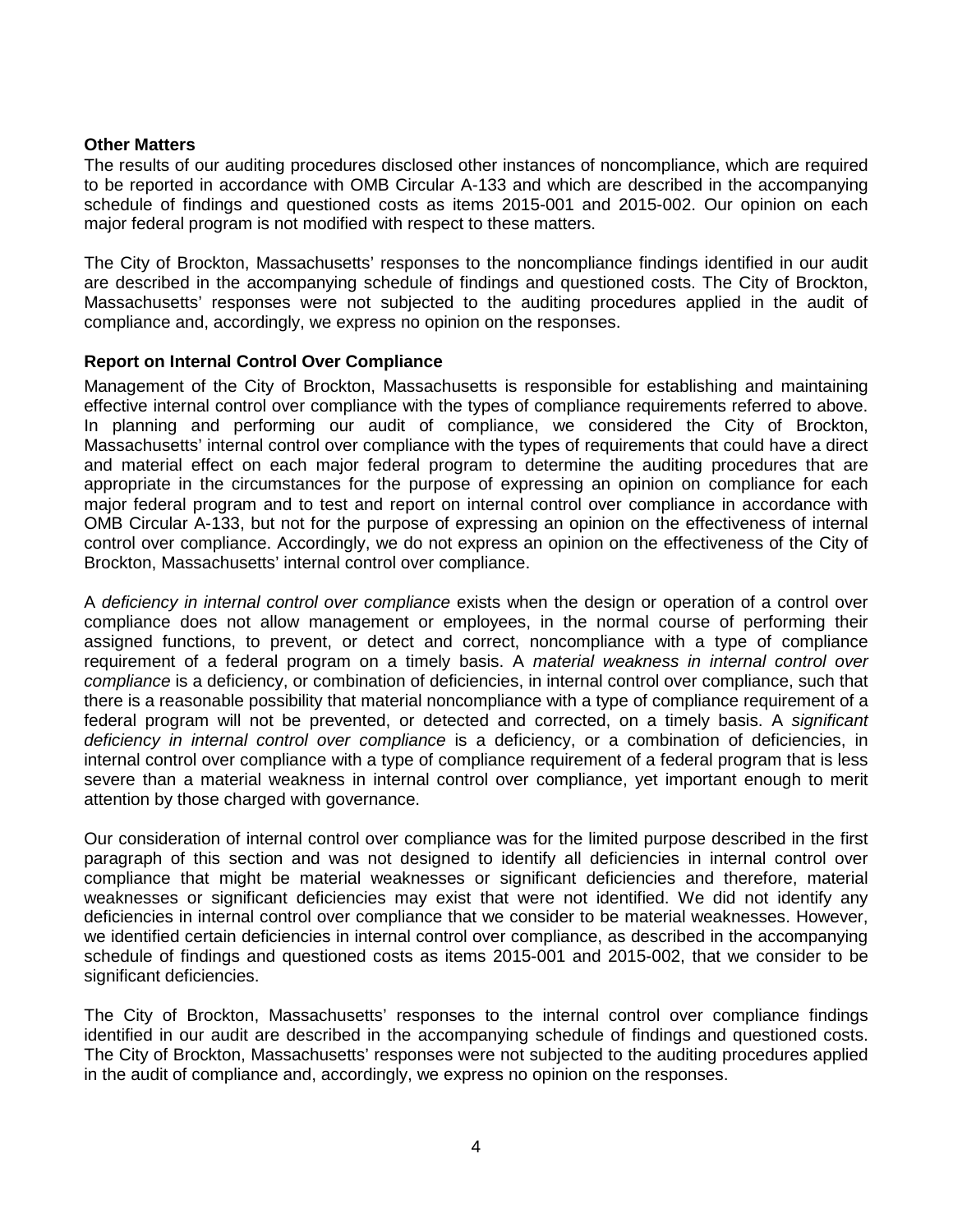The purpose of this report on internal control over compliance is solely to describe the scope of our testing of internal control over compliance and the result of that testing based on the requirements of OMB Circular A-133. Accordingly, this report is not suitable for any other purpose.

#### **Report on Schedule of Expenditures of Federal Awards Required by OMB Circular A-133**

We have audited the financial statements of the governmental activities, the business-type activities, each major fund, and the aggregate remaining fund information of the City of Brockton, Massachusetts, as of and for the year ended June 30, 2015, and the related notes to the financial statements, which collectively comprise the basic financial statements of the City of Brockton, Massachusetts. We issued our report thereon dated March 18, 2016, which contained unmodified opinions on those financial statements. Our audit was conducted for the purpose of forming opinions on the financial statements that collectively comprise the basic financial statements. The accompanying schedule of expenditures of federal awards is presented for purposes of additional analysis as required by OMB Circular A-133 and is not a required part of the basic financial statements. Such information is the responsibility of management and was derived from and relates directly to the underlying accounting and other records used to prepare the basic financial statements. The information has been subjected to the auditing procedures applied in the audit of the financial statements and certain additional procedures, including comparing and reconciling such information directly to the underlying accounting and other records used to prepare the basic financial statements or to the basic financial statements themselves, and other additional procedures in accordance with auditing standards generally accepted in the United States of America. In our opinion, the schedule of expenditures of federal awards is fairly stated in all material respects in relation to the basic financial statements as a whole.

Viifton Larson Allen LLP

**CliftonLarsonAllen LLP**

Boston, Massachusetts March 18, 2016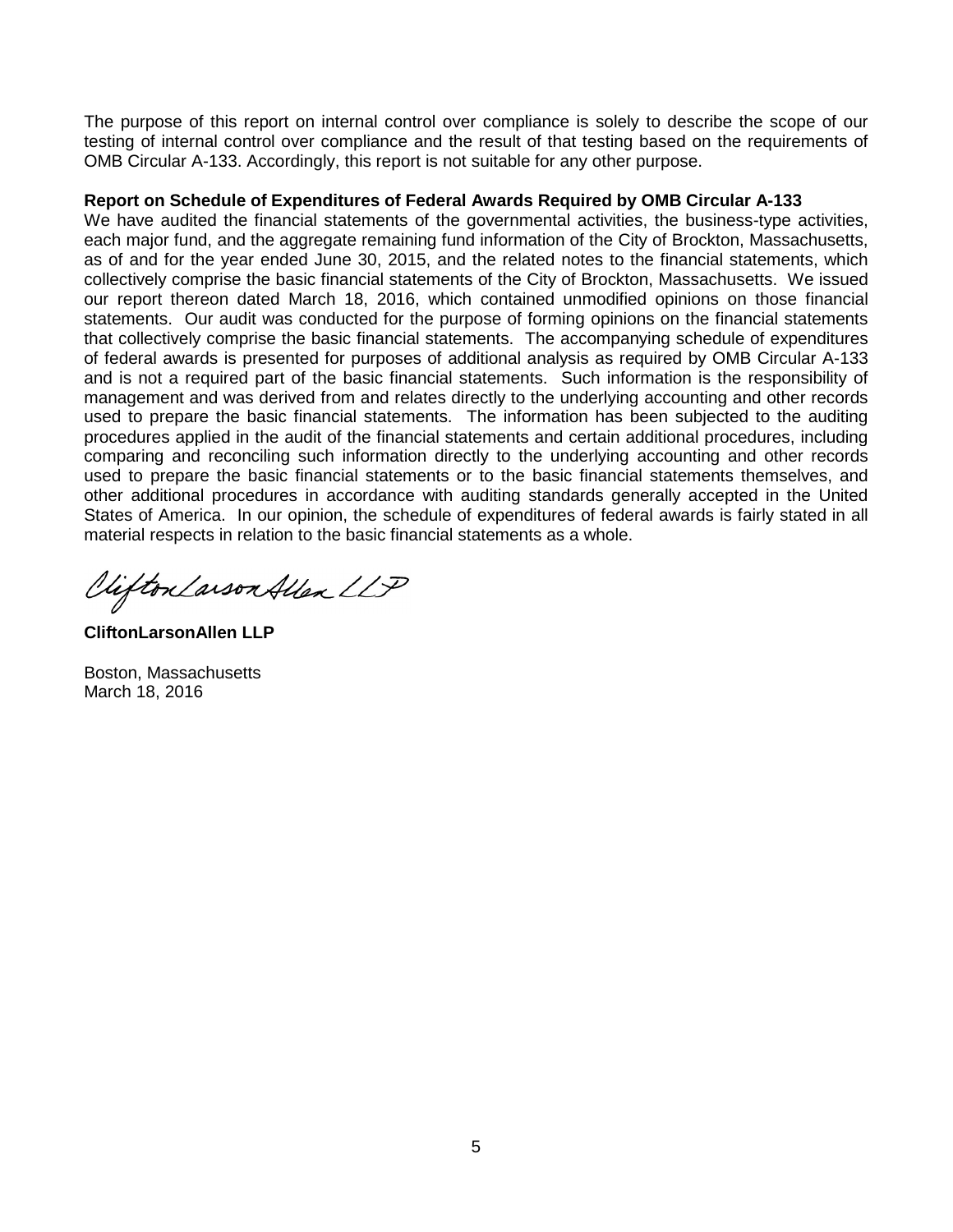# **CITY OF BROCKTON, MASSACHUSETTS SCHEDULE OF EXPENDITURES OF FEDERAL AWARD PROGRAMS YEAR ENDED JUNE 30, 2015**

<span id="page-8-0"></span>

| Federal Grantor/Passed-Through Grantor/Program Title                                                                                   | <b>CFDA</b><br><b>Number</b> | Pass-Through<br><b>Number</b>        | 2015 Federal<br><b>Expenditures</b> |
|----------------------------------------------------------------------------------------------------------------------------------------|------------------------------|--------------------------------------|-------------------------------------|
| U.S. Department of Agriculture:                                                                                                        |                              |                                      |                                     |
| Passed through State Department of Elementary and Secondary Education:                                                                 |                              |                                      |                                     |
| School Breakfast Program (Note 4)                                                                                                      | 10.553                       | 12-044                               | \$2,053,640                         |
| National School Lunch Program - Cash Assistance (Note 4)<br>National School Lunch Program - Non-Cash Assistance - Commodities (Note 4) | 10.555<br>10.555             | 12-044<br>12-044                     | 6,179,987<br>295.124                |
| Child and Adult Care Food Program                                                                                                      | 10.558                       | 12-044                               | 191,716                             |
| Special Summer Food Service Program for Children (Note 4)                                                                              | 10.559                       | 12-044                               | 316,864                             |
| Child Nutrition Discrentionary Grants Limited Availability                                                                             | 10.579                       | 550-008-5-0044-P                     | 20,000                              |
| Child Nutrition Discrentionary Grants Limited Availability                                                                             | 10.579                       | 722-012-5-0044-P                     | 78,284                              |
| Child Nutrition Discrentionary Grants Limited Availability<br>Fresh Fruit and Vegetable Program                                        | 10.579<br>10.582             | 550-013-5-0044-P<br>12-044           | 9,999<br>128,700                    |
| Total U.S. Department of Agriculture                                                                                                   |                              |                                      | 9,274,314                           |
| U.S. Department of Defense:                                                                                                            |                              |                                      |                                     |
| Direct Programs:                                                                                                                       |                              |                                      |                                     |
| US Army Junior ROTC                                                                                                                    | 12.000                       |                                      | 28,510                              |
| U.S. Department of Housing and Urban Development:                                                                                      |                              |                                      |                                     |
| Direct Programs:<br>Community Development Block Grant - Entitlement Grants (Note 4)                                                    | 14.218                       |                                      | 1,541,449                           |
| Home Investment Partnerships Program                                                                                                   | 14.239                       |                                      | 15,276                              |
| Community Development Block Grant - Section 108 Loan Guarantees                                                                        | 14.248                       |                                      | 81,453                              |
| Total U.S. Department of Housing and Urban Development                                                                                 |                              |                                      | 1,638,178                           |
| U.S. Department of Justice:                                                                                                            |                              |                                      |                                     |
| <b>Direct Programs:</b><br>Part E - Developing, Testing and Demonstrating Promising New Programs                                       | 16.541                       |                                      | 56,113                              |
| Public Safety Partnership and Community Policing Grants                                                                                | 16.710                       |                                      | 31,189                              |
| Edward Byrne Memorial Justice Assistance Grant Program (Note 4)                                                                        | 16.738                       |                                      | 12,205                              |
| <b>Total Direct Programs</b>                                                                                                           |                              |                                      | 99,507                              |
| Passed through State Executive of Office of Public Safety and Security:                                                                |                              |                                      |                                     |
| Edward Byrne Memorial Justice Assistance Grant Program (Note 4)<br>Edward Byrne Memorial Justice Assistance Grant Program (Note 4)     | 16.738<br>16.738             | SCEPSLARPFY13BROCKTN                 | 22,000                              |
| Passed through Plymouth County District Attorney Office:                                                                               |                              | SCEPSLARPFY14BROCKTN                 | 269,199                             |
| Edward Byrne Memorial Justice Assistance Grant Program (Note 4)                                                                        | 16.738                       | FFY11JAGBROCKTONPD11                 | 54,143                              |
| Edward Byrne Memorial Justice Assistance Grant Program (Note 4)                                                                        | 16.738                       | FFY12JAGBROCKTONPD01                 | 4,898                               |
| <b>Total Pass-Through Programs</b>                                                                                                     |                              |                                      | 350,240                             |
| Total U.S. Department of Justice                                                                                                       |                              |                                      | 449,747                             |
| U.S. Department of Labor:                                                                                                              |                              |                                      |                                     |
| Passed through Brockton Area Workforce Investment Board:<br>WIA Adult Program (Note 4)                                                 | 17.258                       |                                      | 6,009                               |
| U.S. Department of Transportation:                                                                                                     |                              | FY 15 DESE 15 Community Adult        |                                     |
| Passed through State Department of Transportation:                                                                                     |                              |                                      |                                     |
| Highway Planning and Construction (Note 4)                                                                                             | 20.205                       | 178-MA-214                           | 10,395                              |
| Passed through State Executive of Office of Public Safety and Security-                                                                |                              |                                      |                                     |
| State and Community Highway Safety (Note 4)                                                                                            | 20.600                       | 2014BROCKTONSTEPXXXX                 | 20,624                              |
| State and Community Highway Safety (Note 4)                                                                                            | 20.600                       | 2013OTENF2017XXXXXXX                 | 4.000                               |
| State and Community Highway Safety (Note 4)                                                                                            | 20.600                       | 2013OTENF2017XXXXXXX                 | 14,491                              |
| State and Community Highway Safety (Note 4)                                                                                            | 20.600                       | 2013OTENF2017XXXXXXX                 | 4,000                               |
| Interagency Hazardous Material Public Sector Training and Planning Grants<br>Passed through Old Colony Planning Council:               | 20.703                       | FY15HMEP15000000BROCK                | 5,023                               |
| Highway Planning and Construction (Note 4)                                                                                             | 20.205                       | 81573                                | 9,949                               |
| Total US Department of Transportation                                                                                                  |                              |                                      | 68,482                              |
| U.S. Department of Education:                                                                                                          |                              |                                      |                                     |
| Direct Programs:                                                                                                                       |                              |                                      |                                     |
| Capacity Building for Traditionally Underserved Populations                                                                            | 84.315                       |                                      | 595,625                             |
| Passed through State Department of Elementary and Secondary Education:                                                                 |                              |                                      |                                     |
| Adult Education - Basic Grants to States<br>Title I - Grants to Local Educational Agencies                                             | 84.002<br>84.010             | 340-026-5-0044-P<br>511-032-4-0044-O | 41,175<br>86,371                    |
| Title I – Grants to Local Educational Agencies                                                                                         | 84.010                       | 305-018136-2014-0044                 | 394,430                             |
| Title I - Grants to Local Educational Agencies                                                                                         | 84.010                       | 511-050-5-0044-P                     | 207,772                             |
| Title I - Grants to Local Educational Agencies                                                                                         | 84.010                       | 305-043630-2015-0044                 | 4,648,528                           |
| Title I - Grants to Local Educational Agencies<br>Special Education - Grants to States (Note 4)                                        | 84.010<br>84.027             | 323-005-5-0044-D<br>240-248-4-0044-O | 33,004<br>85,391                    |
| Special Education - Grants to States (Note 4)                                                                                          | 84.027                       | 274-065-4-0044-O                     | 7,644                               |
| Special Education - Grants to States (Note 4)                                                                                          | 84.027                       | 240-170-5-0044-P                     | 4,439,413                           |
| Special Education – Grants to States (Note 4)                                                                                          | 84.027                       | 274-094-5-0044-P                     | 128.518                             |
| Special Education - Grants to States (Note 4)                                                                                          | 84.027                       | 245-043-5-0044-P                     | 30,000                              |
| Vocational Education - Grants to States<br>Vocational Education - Grants to States                                                     | 84.048                       | 400-077-4-0044-O                     | 16,732                              |
| Special Education - Preschool Grants (Kindergarten Development) (Note 4)                                                               | 84.048<br>84.173             | 400-018-5-0044-P<br>298-319-4-0044-O | 87,396<br>111                       |
| Special Education - Preschool Grants (Kindergarten Development) (Note 4)                                                               | 84.173                       | 298-499-5-0044-P                     | 9,350                               |
| Education for Homeless Children & Youth                                                                                                | 84.196                       | 310-018-4-0044-O                     | 1,332                               |
| Education for Homeless Children & Youth                                                                                                | 84.196                       | 310-023-5-0044-P                     | 24,224                              |
| Twenty-First Century Community Learning Centers                                                                                        | 84.287                       | 647-014-5-0044-P                     | 122,177                             |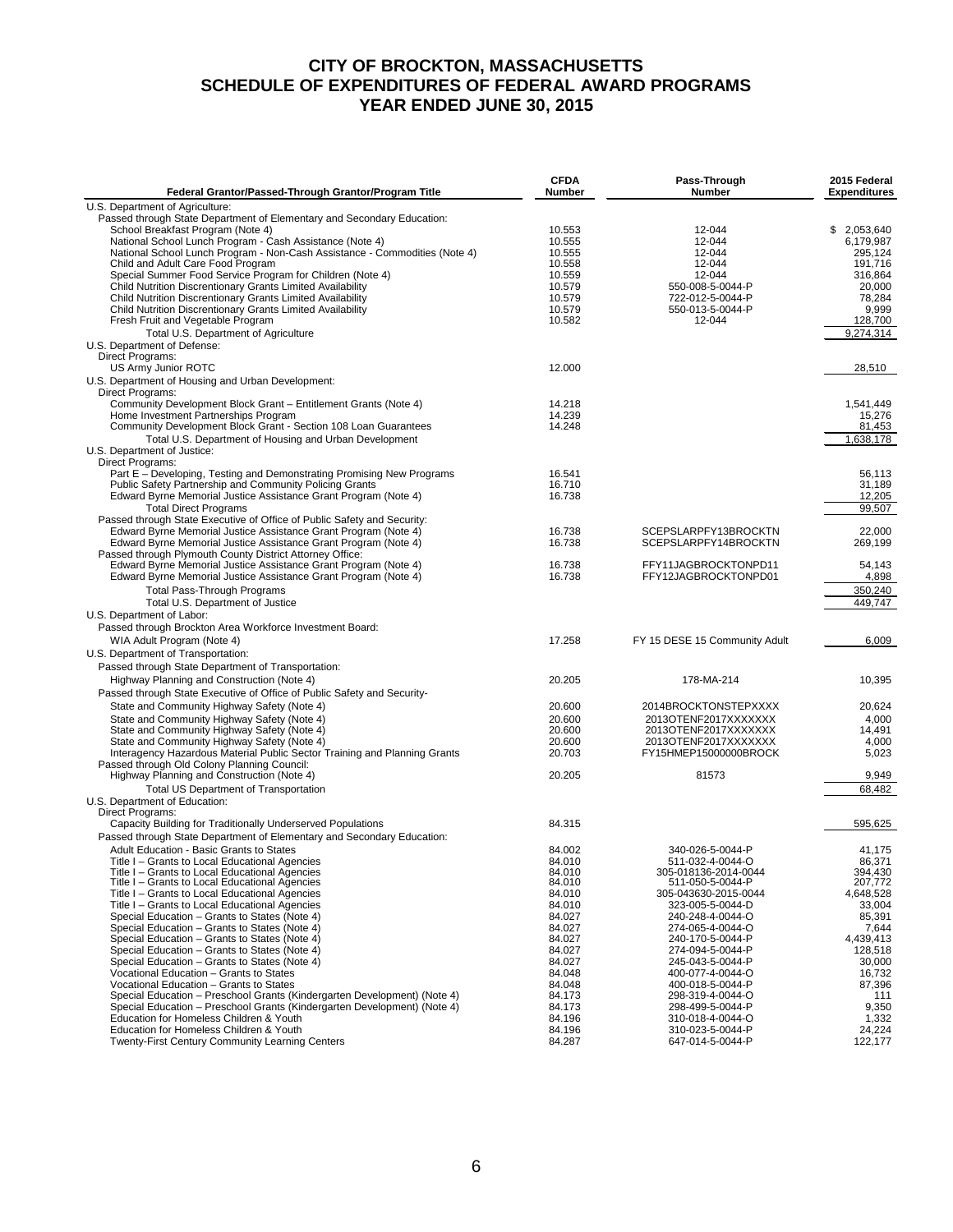# **CITY OF BROCKTON, MASSACHUSETTS SCHEDULE OF EXPENDITURES OF FEDERAL AWARD PROGRAMS YEAR ENDED JUNE 30, 2015**

| Federal Grantor/Passed-Through Grantor/Program Title                                                         | <b>CFDA</b><br><b>Number</b> | Pass-Through<br><b>Number</b>                            | 2015 Federal<br><b>Expenditures</b> |
|--------------------------------------------------------------------------------------------------------------|------------------------------|----------------------------------------------------------|-------------------------------------|
| U.S. Department of Education (continued):                                                                    |                              |                                                          |                                     |
| Passed through State Department of Elementary and Secondary Education (continued):                           |                              |                                                          |                                     |
| Twenty-First Century Community Learning Centers                                                              | 84.287                       | 647-150-5-0044-P                                         | \$<br>191,571                       |
| Twenty-First Century Community Learning Centers                                                              | 84.287                       | 647-099-5-0044-P                                         | 500                                 |
| <b>High School Graduation Initiative</b>                                                                     | 84.360                       | MassGrad Implementation                                  | 174.280                             |
| <b>English Language Acquisition Grants</b>                                                                   | 84.365                       | 180-007-4-0044-O                                         | 5,011                               |
| <b>English Language Acquisition Grants</b>                                                                   | 84.365                       | 180-065-4-0044-O                                         | 14.993                              |
| <b>English Language Acquisition Grants</b>                                                                   | 84.365                       | 184-000-0-0044-P                                         | 5,257                               |
| <b>English Language Acquisition Grants</b>                                                                   | 84.365                       | 186-003-5-0044-P                                         | 73,690                              |
| <b>English Language Acquisition Grants</b>                                                                   | 84.365                       | 180-013-5-0044-P                                         | 496,427                             |
| <b>English Language Acquisition Grants</b>                                                                   | 84.365                       | 180-095-5-0044-P                                         | 5,225                               |
| Improving Teacher Quality State Grants                                                                       | 84.367                       | 140-028855-2014-0044                                     | 69.014                              |
| Improving Teacher Quality State Grants                                                                       | 84.367                       | 140-055829-2015-0044                                     | 1,227,008                           |
| ARRA - State Fiscal Stabilization Fund Race to the Top                                                       | 84.395                       | 201-015782-2014-0044                                     | 17,575                              |
| ARRA - State Fiscal Stabilization Fund Race to the Top                                                       | 84.395                       | 205-001-4-0044-O                                         | 15.241                              |
| ARRA - State Fiscal Stabilization Fund Race to the Top                                                       | 84.395                       | 201-043780-2015-0044                                     | 471,853                             |
| Passed through Massachusetts Department of Early Childhood Education & Care:                                 | 84.173                       |                                                          |                                     |
| Special Education Grants to States (Note 4)                                                                  | 84.391                       | 26215BROCKTONPUBLICS<br>CT EEC 26214 BROCKTONPUBLICS 111 | 101,325                             |
| ARRA - Special Education Grants to States (Note 4)<br>ARRA - State Fiscal Stabilization Fund Race to the Top | 84.395                       | CT EEC RTTT13011642BROCKTON                              | 1,966<br>12,010                     |
| Passed through United Way of Massachusetts Bay and Merrimack Valley-                                         |                              |                                                          |                                     |
| Race to the Top - Early Learning Challenge                                                                   | 84.412                       | 15294771                                                 | 1,912                               |
| <b>Total Pass-Through Programs</b>                                                                           |                              |                                                          | 13,248,426                          |
| Total U.S. Department of Education                                                                           |                              |                                                          | 13,844,051                          |
| U.S. Department of Health and Human Services:                                                                |                              |                                                          |                                     |
| Direct Program:                                                                                              |                              |                                                          |                                     |
| Substance Abuse and Mental Health Services Projects of Regional and National Significance                    | 93.243                       |                                                          | 31,519                              |
| Medical Reserve Corps Small Grant Program                                                                    | 93.008                       |                                                          | 1,660                               |
| <b>Total Direct Programs</b>                                                                                 |                              |                                                          | 33,179                              |
|                                                                                                              |                              |                                                          |                                     |
| Passed through Massachusetts Executive Office of Health and Human Services:                                  |                              |                                                          |                                     |
| Substance Abuse and Mental Health Services Projects of Regional and National Significance                    | 93.243                       | INTF2354M03W30816051                                     | 120,000                             |
| Community Transformation Grants - financed solely by Prevention and Public Health Funds                      | 93.531                       | INTF4200P01W20612037                                     | 7,529                               |
| Block Grants for Prevention and Treatment of Substance Abuse                                                 | 93.959                       | INTF2354M04301822055                                     | 100,000                             |
| National Bioterrorism Hospital Preparedness Program                                                          | 93.889                       | INTF6207P01W21916380                                     | 4.044                               |
| Passed through State Department of Elementary and Secondary Education:                                       |                              |                                                          |                                     |
| HIV/STD Prevention and School-Based Surveillance                                                             | 93.079                       | 649-011-5-0044-P                                         | 4,548                               |
| Passed through the Massachusetts Association of Health Boards-<br>Public Health Emergency Preparedness       | 93.069                       | MRC 15-0928                                              | 6,993                               |
|                                                                                                              |                              |                                                          |                                     |
| <b>Total Passed-Through Programs</b>                                                                         |                              |                                                          | 243.114<br>276.293                  |
| Total U.S. Department of Health and Human Services                                                           |                              |                                                          |                                     |
| U.S. Department of Homeland Security:                                                                        |                              |                                                          |                                     |
| Passed through Massachusetts Emergency Management Agency:                                                    |                              |                                                          |                                     |
| Disaster Grants - Public Assistance (Presidentially Declared Disasters)                                      | 97.036                       | CTFEMA4214BROCK00164                                     | 9,649                               |
| <b>Emergency Management Performance Grants</b>                                                               | 97.042                       | FY15EMPG1314000BROCK                                     | 44,380                              |
| Homeland Security Grant Program                                                                              | 97.067                       | FY15CCP13000000BROCK                                     | 1,525                               |
| Total U.S. Department of Homeland Security                                                                   |                              |                                                          | 55.554                              |
| <b>Total Expenditures of Federal Awards</b>                                                                  |                              |                                                          | \$25.641.138                        |

The accompanying notes are an integral part of the schedule of expenditures of federal award programs.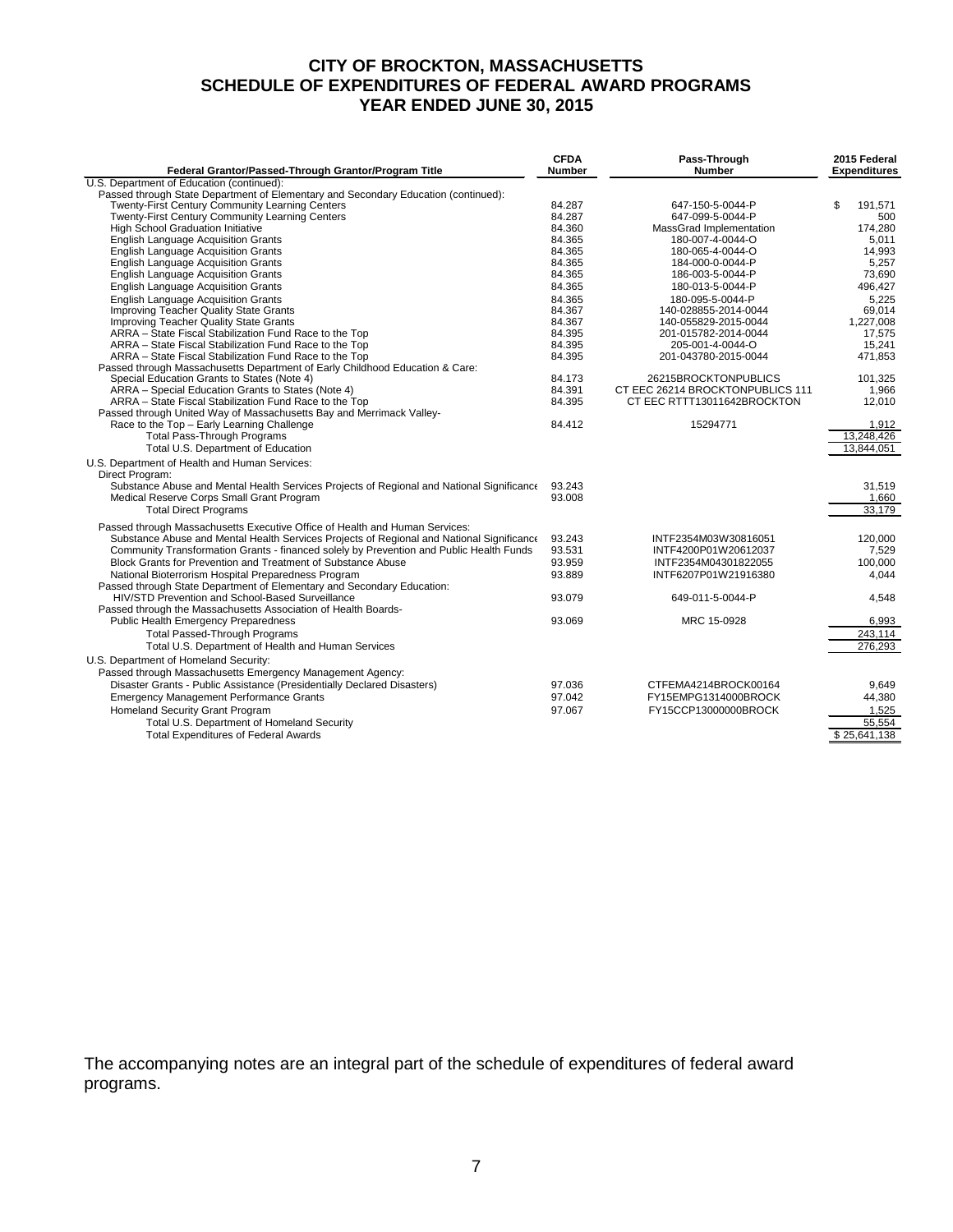### **CITY OF BROCKTON, MASSACHUSETTS NOTES TO SCHEDULE OF EXPENDITURES OF FEDERAL AWARD PROGRAMS YEAR ENDED JUNE 30, 2015**

### **Note 1 – Single Audit Reporting Entity**

The accompanying schedule of expenditures of federal awards (the Schedule) presents the activity of all federal financial assistance programs of the City of Brockton, Massachusetts (the City). All federal awards received directly from federal agencies as well as federal awards passed through other government agencies are included on the Schedule.

#### **Note 2 – Summary of Significant Accounting Policies**

The accounting and reporting policies of the City are set forth below:

#### *(a) Basis of Presentation*

The accompanying Schedule is presented in accordance with the requirements of OMB Circular A-133. Therefore, some amounts presented in this schedule may differ from amounts presented in, or used in the preparation of, the basic financial statements.

#### *(b) U.S. Department of Agriculture*

The amount reported for the National School Lunch Program – Non-Cash Assistance (Commodities) represents non-monetary assistance and is reported in the Schedule at the fair market value of the commodities received. The amounts reported for the National School Lunch Program – Cash Assistance, School Breakfast Program and Special Summer Food Service Program for Children is reported in the Schedule based on the modified accrual basis of accounting.

#### **Note 3 – Subrecipients**

The following schedule represents funds paid by the City to its subrecipients:

| <b>Program Title</b>                                                                      | <b>CFDA</b><br><b>Number</b> | Passed<br>through to<br><b>Subrecipents</b> |
|-------------------------------------------------------------------------------------------|------------------------------|---------------------------------------------|
| Community Development Block Grant - Entitlement Grants                                    | 14.218                       | 1.541.449<br>S                              |
| Home Investment Partnership Program                                                       | 14.239                       | 15.276                                      |
| Edward Byrne Memorial Justice Assistance Grant Program                                    | 16.738                       | 12.205                                      |
| Substance Abuse and Mental Health Services Projects of Regional and National Significance | 93.243                       | 116,400                                     |
| <b>Block Grants for Prevention and Treatment of Substance Abuse</b>                       | 93.959                       | 97,000                                      |
|                                                                                           |                              | .782.330                                    |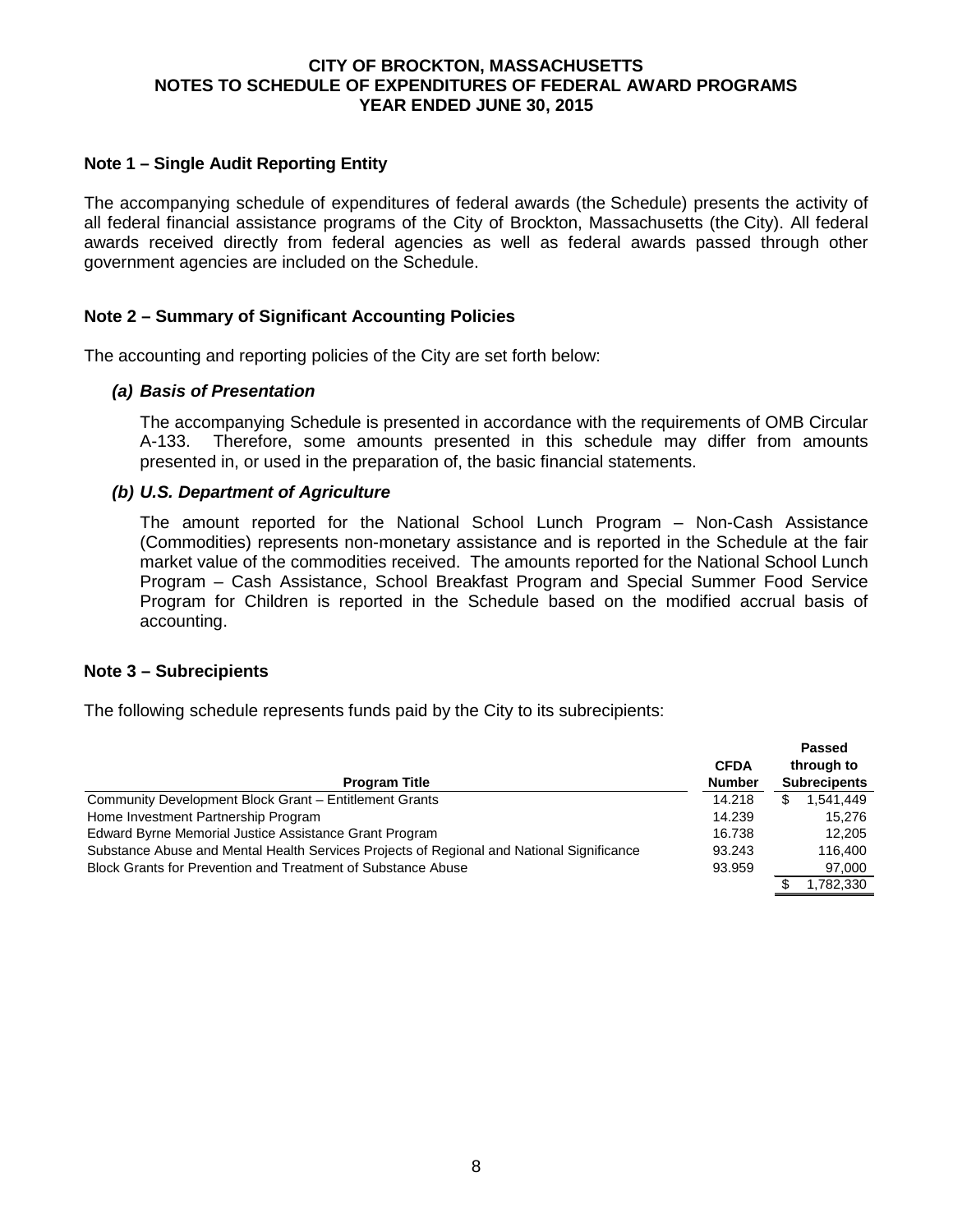#### **CITY OF BROCKTON, MASSACHUSETTS NOTES TO SCHEDULE OF EXPENDITURES OF FEDERAL AWARD PROGRAMS YEAR ENDED JUNE 30, 2015**

#### **Note 4 – Clustered Programs**

OMB Circular A-133 defines a "cluster" as "a grouping of closely related programs that share common compliance requirements." The table below details the federal programs included in the Schedule that are required by OMB Circular A-133 to be "clustered" for purposes of testing federal compliance requirements and identifying Type A programs:

| <b>Cluster Program Name</b>                |                                                                 |                           |                     |
|--------------------------------------------|-----------------------------------------------------------------|---------------------------|---------------------|
| CFDA#/                                     | <b>Program Title</b>                                            |                           | <b>Expenditures</b> |
| <b>Child Nutrition Cluster:</b>            |                                                                 |                           |                     |
| 10.553                                     | School Breakfast Program                                        | \$                        | 2,053,640           |
| 10.555                                     | National School Lunch Program - cash assistance                 |                           | 6,179,987           |
| 10.555                                     | National School Lunch Program - non-cash assistance             |                           | 295,124             |
| 10.559                                     | Special Summer Food Service Program for Children                |                           | 316,864             |
|                                            | <b>Child Nutrition Cluster Total</b>                            | $\boldsymbol{\mathsf{S}}$ | 8,845,615           |
| <b>CDBG</b> - Entitlement Grants Cluster:  |                                                                 |                           |                     |
| 14.218                                     | Community Development Block Grant - Entitlement Grants          |                           | 1,541,449           |
|                                            |                                                                 |                           |                     |
| <b>JAG Program Cluster:</b>                |                                                                 |                           |                     |
| 16.738                                     | Edward Byrne Memorial Justice Assistance Grant Program          | \$                        | 12,205              |
| 16.738                                     | Edward Byrne Memorial Justice Assistance Grant Program          |                           | 22,000              |
| 16.738                                     | Edward Byrne Memorial Justice Assistance Grant Program          |                           | 269,199             |
| 16.738                                     | Edward Byrne Memorial Justice Assistance Grant Program          |                           | 54,143              |
| 16.738                                     | Edward Byrne Memorial Justice Assistance Grant Program          |                           | 4,898               |
|                                            | JAG Program Cluster Total                                       | s)                        | 362,445             |
| <b>WIA Cluster:</b>                        |                                                                 |                           |                     |
| 17.258                                     | <b>WIA Adult Program</b>                                        | - \$                      | 6,009               |
|                                            |                                                                 |                           |                     |
| Highway Planning and Construction Cluster: |                                                                 |                           |                     |
| 20.205                                     | <b>Highway Planning and Construction</b>                        | \$                        | 10,395              |
| 21.205                                     | Highway Planning and Construction                               |                           | 9,949               |
|                                            | <b>Highway Planning and Construction Cluster Total</b>          | \$                        | 10,395              |
| <b>Highway Safety Cluster:</b>             |                                                                 |                           |                     |
| 20.600                                     | State and Community Highway Safety                              | \$                        | 20,624              |
| 20.600                                     | State and Community Highway Safety                              |                           | 4,000               |
| 21.600                                     | State and Community Highway Safety                              |                           | 14,491              |
| 20.600                                     | State and Community Highway Safety                              |                           | 4,000               |
|                                            | <b>Highway Safety Cluster Total</b>                             | $\overline{\$}$           | 43,115              |
|                                            |                                                                 |                           |                     |
| Special Education Cluster (IDEA):          |                                                                 |                           |                     |
| 84.027                                     | Special Education - Grants to States                            | \$                        | 4,439,413           |
| 84.027                                     | Special Education - Grants to States                            |                           | 128,518             |
| 84.027                                     | Special Education - Grants to States                            |                           | 85,391              |
| 84.027                                     | Special Education - Grants to States                            |                           | 30,000              |
| 84.027                                     | Special Education - Grants to States                            |                           | 7,644               |
| 84.173                                     | Special Education - Preschool Grants (Kindergarten Development) |                           | 101,325             |
| 84.173                                     | Special Education - Preschool Grants (Kindergarten Development) |                           | 9,350               |
| 84.173                                     | Special Education - Preschool Grants (Kindergarten Development) |                           | 111                 |
|                                            | Special Education Cluster (IDEA) Total                          | \$                        | 4,801,752           |

This information is an integral part of the accompanying schedule of expenditures of federal award programs.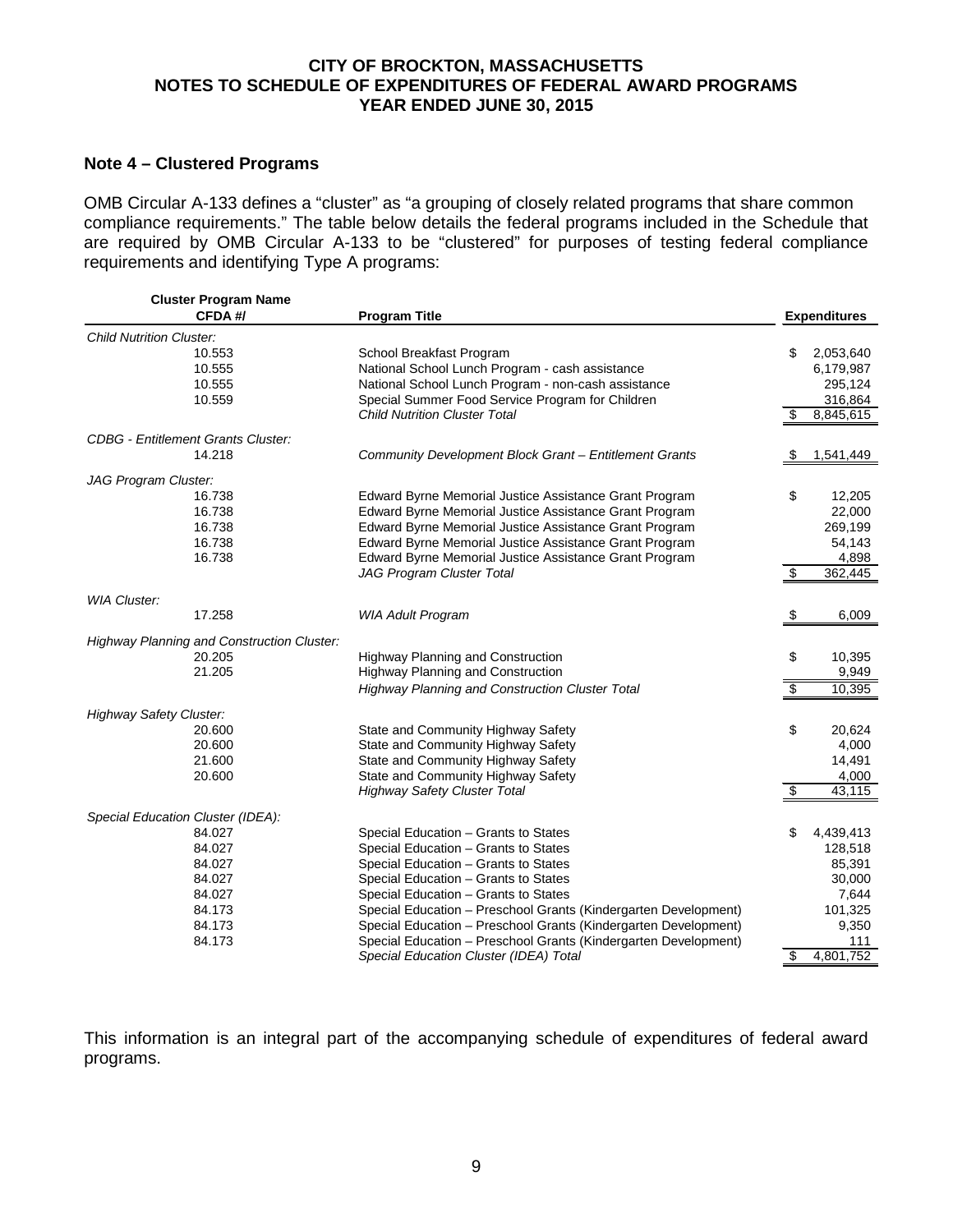<span id="page-12-0"></span>

| Section I – Summary of Auditors' Results                                                                                        |                                                                                                                                                                                                                                                                                                  |     |                                                                                                                                                                                                                                                                                                  |                      |
|---------------------------------------------------------------------------------------------------------------------------------|--------------------------------------------------------------------------------------------------------------------------------------------------------------------------------------------------------------------------------------------------------------------------------------------------|-----|--------------------------------------------------------------------------------------------------------------------------------------------------------------------------------------------------------------------------------------------------------------------------------------------------|----------------------|
| <b>Financial Statements</b>                                                                                                     |                                                                                                                                                                                                                                                                                                  |     |                                                                                                                                                                                                                                                                                                  |                      |
| 1. Type of auditors' report issued:                                                                                             | Unmodified                                                                                                                                                                                                                                                                                       |     |                                                                                                                                                                                                                                                                                                  |                      |
| 2. Internal control over financial reporting:                                                                                   |                                                                                                                                                                                                                                                                                                  |     |                                                                                                                                                                                                                                                                                                  |                      |
| Material weakness(es) identified?                                                                                               |                                                                                                                                                                                                                                                                                                  | yes | $\mathsf{X}$ and $\mathsf{X}$ and $\mathsf{X}$ and $\mathsf{X}$ are $\mathsf{X}$ and $\mathsf{X}$ and $\mathsf{X}$ are $\mathsf{X}$ and $\mathsf{X}$ are $\mathsf{X}$ and $\mathsf{X}$ are $\mathsf{X}$ and $\mathsf{X}$ are $\mathsf{X}$ and $\mathsf{X}$ are $\mathsf{X}$ and $\mathsf{X}$ are | no                   |
| Significant deficiency(ies) identified<br>$\bullet$<br>that are not considered to be<br>material weakness(es)?                  |                                                                                                                                                                                                                                                                                                  | yes |                                                                                                                                                                                                                                                                                                  | x ____ none reported |
| 3. Noncompliance material to financial<br>statements noted?                                                                     | _ yes                                                                                                                                                                                                                                                                                            |     | <u>x</u> no                                                                                                                                                                                                                                                                                      |                      |
| <b>Federal Awards</b>                                                                                                           |                                                                                                                                                                                                                                                                                                  |     |                                                                                                                                                                                                                                                                                                  |                      |
| 1. Internal control over major federal programs:                                                                                |                                                                                                                                                                                                                                                                                                  |     |                                                                                                                                                                                                                                                                                                  |                      |
| Material weakness(es) identified?                                                                                               |                                                                                                                                                                                                                                                                                                  | yes | $\mathsf{X}$ and $\mathsf{X}$ and $\mathsf{X}$ are $\mathsf{X}$ and $\mathsf{X}$ are $\mathsf{X}$ and $\mathsf{X}$ are $\mathsf{X}$ and $\mathsf{X}$ are $\mathsf{X}$ and $\mathsf{X}$ are $\mathsf{X}$ and $\mathsf{X}$ are $\mathsf{X}$ and $\mathsf{X}$ are $\mathsf{X}$ and $\mathsf{X}$ are | no                   |
| Significant deficiency(ies) identified<br>$\bullet$<br>that are not considered to be<br>material weakness(es)?                  | $\mathsf{X}$ and $\mathsf{X}$ and $\mathsf{X}$ and $\mathsf{X}$ are $\mathsf{X}$ and $\mathsf{X}$ and $\mathsf{X}$ are $\mathsf{X}$ and $\mathsf{X}$ are $\mathsf{X}$ and $\mathsf{X}$ and $\mathsf{X}$ are $\mathsf{X}$ and $\mathsf{X}$ are $\mathsf{X}$ and $\mathsf{X}$ are $\mathsf{X}$ and | yes |                                                                                                                                                                                                                                                                                                  | _ none reported      |
| 2. Type of auditors' report issued on<br>compliance for major federal programs:                                                 | Unmodified                                                                                                                                                                                                                                                                                       |     |                                                                                                                                                                                                                                                                                                  |                      |
| 3. Any audit findings disclosed that are required<br>to be reported in accordance with<br>section 510(a) of OMB Circular A-133? | X.                                                                                                                                                                                                                                                                                               | yes |                                                                                                                                                                                                                                                                                                  | no                   |

# *Identification of Major Federal Programs*

| 10.555, 10.553, 10.559 | <b>Child Nutrition Cluster</b>                 |
|------------------------|------------------------------------------------|
| 14.218                 | <b>Community Development Block Grant</b>       |
| 84.010                 | Title I Grants to Local Education Agencies     |
| 84.367                 | <b>Improving Teacher Quality State Grants</b>  |
| 84.395                 | ARRA - State Fiscal Stabilization Fund Race to |
|                        | the Top                                        |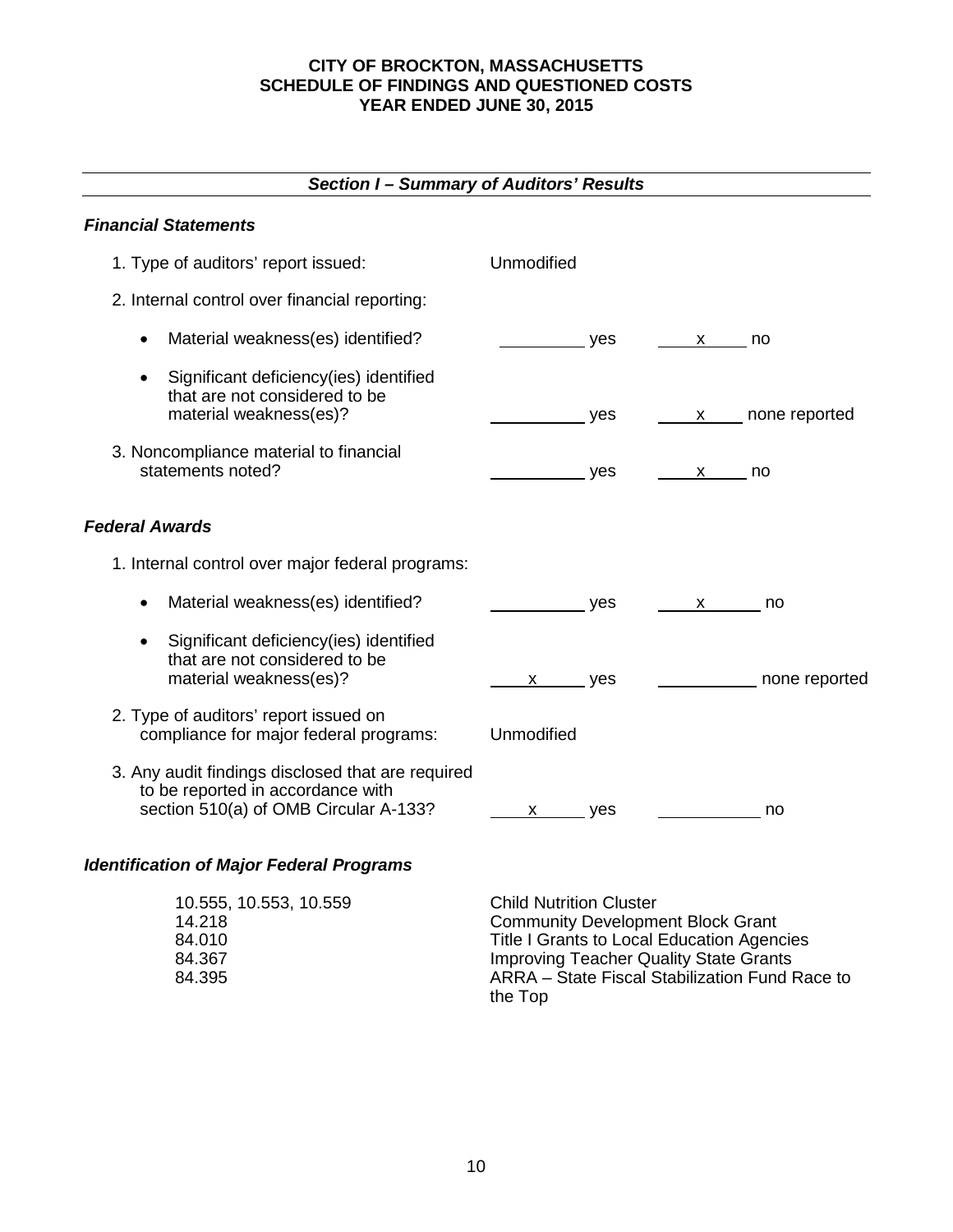| Section I - Summary of Auditors' Results (Continued)                        |         |         |  |
|-----------------------------------------------------------------------------|---------|---------|--|
| Dollar threshold used to distinguish between<br>Type A and Type B programs: | 769,234 |         |  |
| Auditee qualified as low-risk auditee pursuant<br>to OMB Circular A-133?    | ves     | no<br>x |  |
|                                                                             |         |         |  |

# *Section II – Financial Statement Findings*

Our audit did not disclose any matters required to be reported in accordance with *Government Auditing Standards*.

*Section III – Findings and Questioned Costs – Major Federal Programs*

# *2015–001*

**Federal Agency:** Department of Agriculture

**Federal Program:** Child Nutrition Cluster

**CFDA Number:** 10.553, 10.555, 10.559

**Award Period:** July 1, 2014 – June 30, 2015

**Type of Finding:** Significant Deficiency in Internal Control over Compliance, Noncompliance

**Compliance Requirement:** Eligibility

**Criteria or specific requirement:** Federal guidelines require that local educational agencies (LEAs) determine a student's eligibility for free or reduced price meals by comparing the data reported on an application submitted by the child's household to published income eligibility guidelines.

**Condition:** The City did not obtain the applicable signatures of school officials on all applications, or the application was incomplete or not on file.

# **Questioned Costs:** Unknown

**Context:** 2 out of the 60 applications tested did not contain the second page of the application with the authorizing signatures; 4 out of the 60 applications tested did not contain the verifying official's signature or did not contain the determining official's signature; 2 out of the 60 applications tested was not on file.

**Cause:** Procedures are not in place to ensure all applications were complete and on file.

**Effect:** The City was not in compliance with certain eligibility documentation requirements.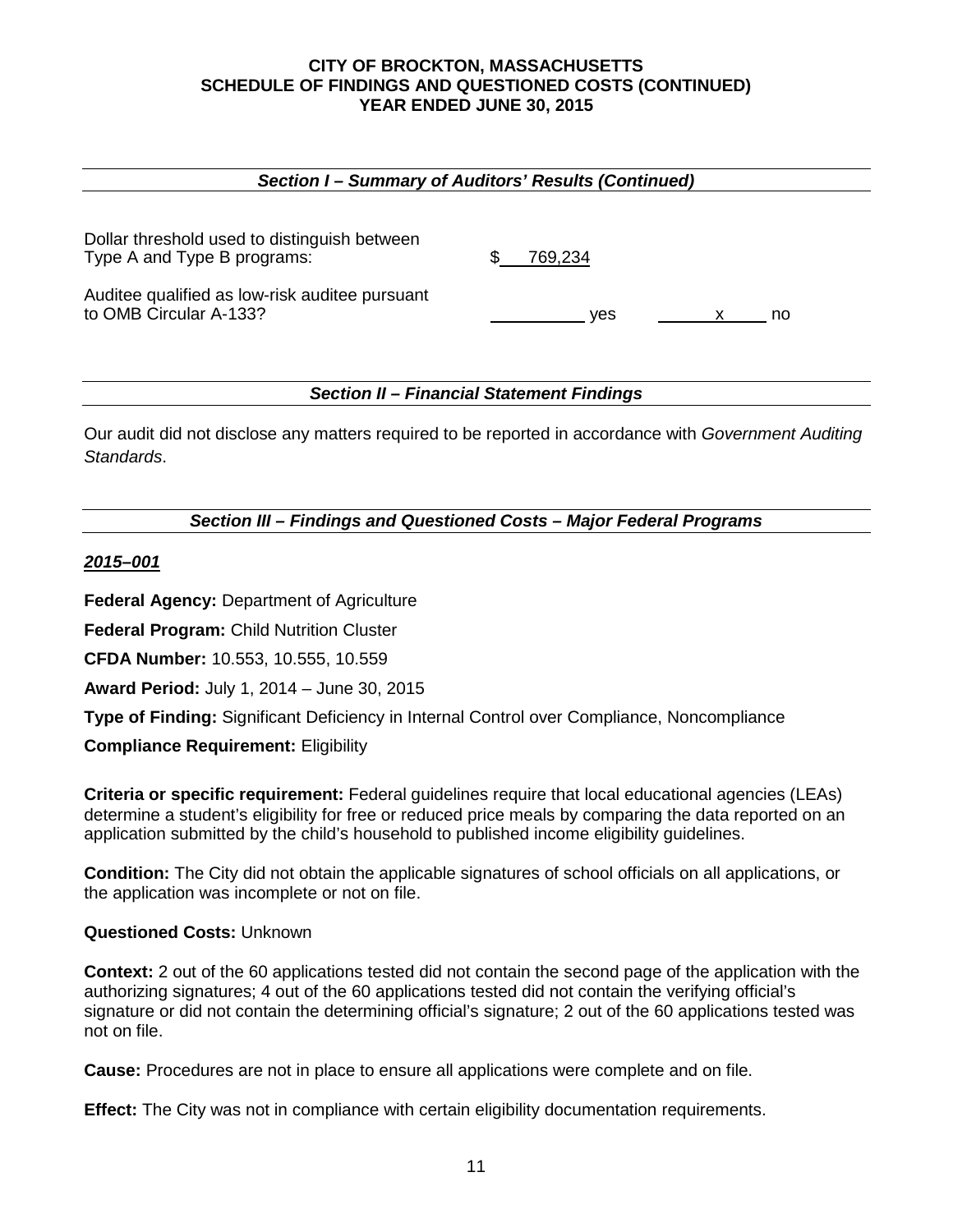# *Section III – Findings and Questioned Costs – Major Federal Programs (Continued)*

**Recommendation:** We recommend the City review its procedures over the eligibility determination process in order to ensure that all applications are complete and on file.

## **Views of responsible officials and planned corrective actions:**

**Explanation of disagreement with audit finding:** There is no disagreement with the audit finding.

**Actions planned in response to finding:** The School Department will take further measures, ensuring that the proper signatures will be obtained and that all correct information is completed on all applications.

**Responsible party:** Eileen Angeli

**Planned completion date for corrective action plan:** Immediately

**Plan to monitor completion of corrective action plan:** Office of Financial Services will review all applications.

# *2015–002*

**Federal Agency:** Department of Agriculture

**Federal Program:** Child Nutrition Cluster

**CFDA Number:** 10.553, 10.555, 10.559

**Award Period:** July 1, 2014 – June 30, 2015

**Type of Finding:** Significant Deficiency in Internal Control over Compliance, Noncompliance

**Compliance Requirement:** Special Tests and Provisions, Verification of Free and Reduced Price Applications

**Criteria or specific requirement:** Federal guidelines require that by November 15<sup>th</sup> of each school year, the local education agency (LEA) verify the current free and reduced price eligibility of households from a sample of applications that were approved for free and reduced price meals and make appropriate changes to the eligibility status based on the results of the verification.

**Condition:** Although the methodology used by the City for their Verification Summary is appropriate, we could not determine if the City's Verification Summary incorporated an appropriate number of application reviews since there was not sufficient documentation maintained to support the number of applications that were verified.

#### **Questioned Costs:** Unknown

**Context:** 3 out of the 15 free and reduced price eligibility status verifications tested were missing applications and/or data submitted for verification of income could not be found.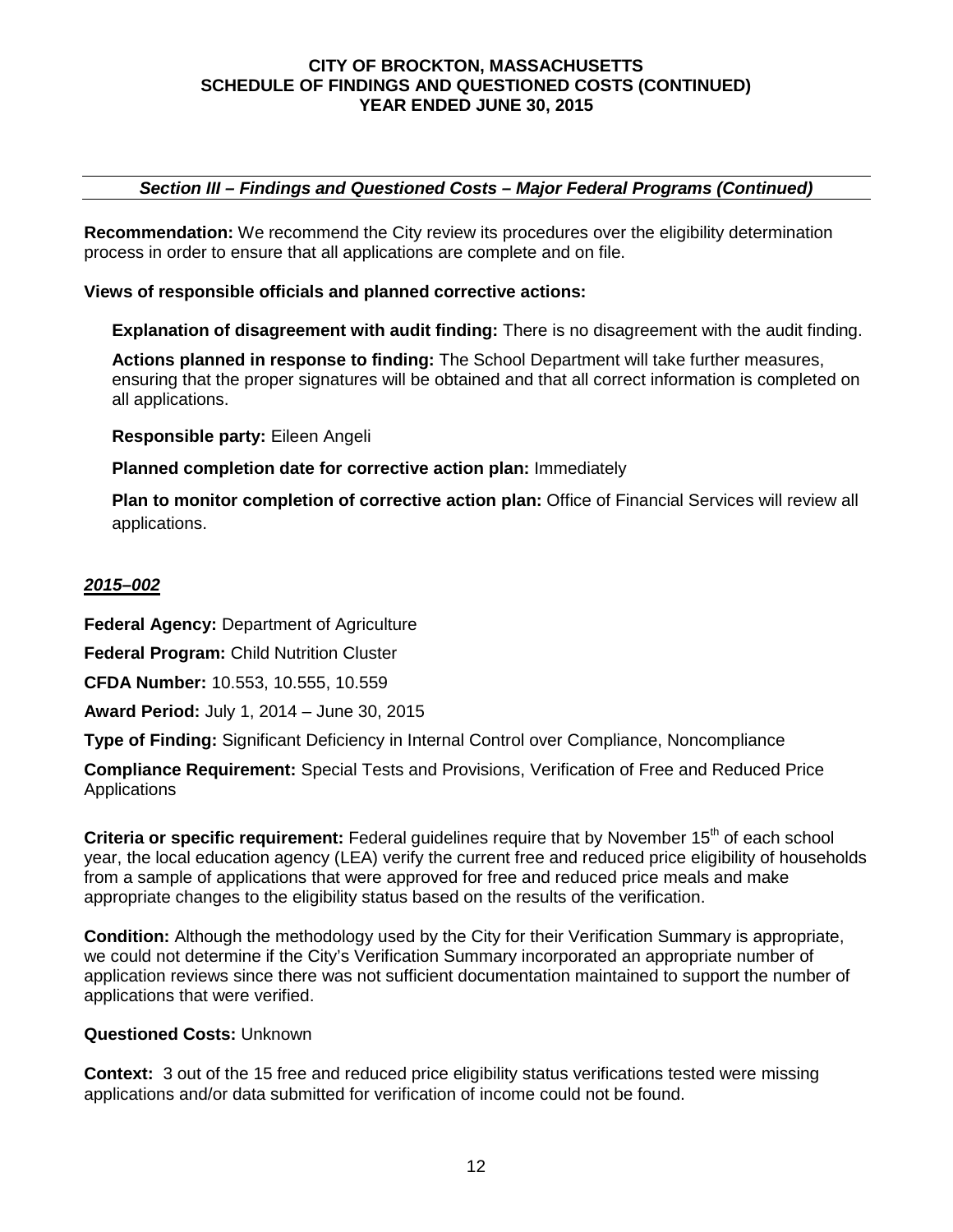# *Section III – Findings and Questioned Costs – Major Federal Programs (Continued)*

**Cause:** Procedures are not in place to ensure that the applicable information is maintained on file.

**Effect:** The City was not in compliance with verification requirements.

**Recommendation:** We recommend the City maintain all documentation on file related to verification of eligibility.

#### **Views of responsible officials and planned corrective actions:**

**Explanation of disagreement with audit finding:** There is no disagreement with the audit finding.

**Actions planned in response to finding:** The School Department will make sure that all applications are accounted for. A more efficient filing system will be implemented.

**Responsible party:** Eileen Angeli

**Planned completion date for corrective action plan:** Immediately

**Plan to monitor completion of corrective action plan:** Office of Financial Services will review all applications.

# *Section IV – Prior Year Major Federal Program Findings*

# **2014 – 003 – Allowable Activities and Costs – Improving Teacher Quality**

During this year's testing of allowable activities and costs related to the Improving Teacher Quality Grants, no instances of noncompliance were noted. Resolved.

# **2014 – 004 – Procurement, Suspension, and Debarment – Title I and Improving Teacher Quality**

During this year's testing of procurement, suspension, and debarment related to the Title I and Improving Teacher Quality Grants, no instances of noncompliance were noted. Resolved.

#### **2014 – 005 – Allowable Activities and Costs – Title I**

During this year's testing of allowable activities and costs related to the Title I Grants, no instances of noncompliance were noted. Resolved.

#### **2014 – 006 – Special Tests and Provisions – Title I**

During this year's testing of special tests and provisions related to the Title I Grants, no instances of noncompliance were noted. Resolved.